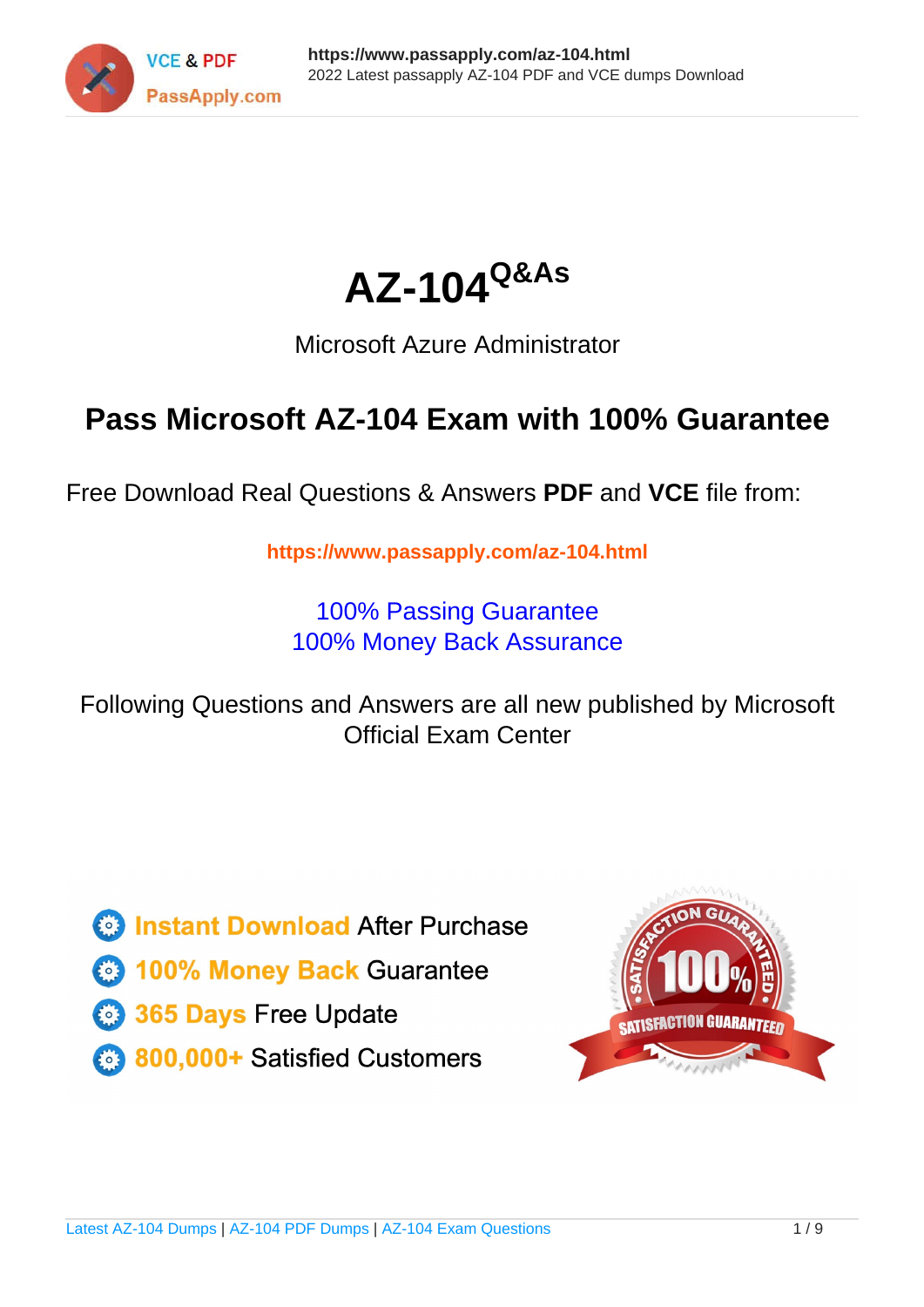

# **QUESTION 1**

## HOTSPOT

You have an Azure Storage account named storage1 that contains a blob container. The blob container has a default access tier of Hot. Storage1 contains a container named conainer1.

You create lifecycle management rules in storage1 as shown in the following table.

| <b>Name</b>       | Rule<br>scope                                      | <b>Blob</b><br>type | <b>Blob</b><br>subtype                                                                                                                                                                 | <b>Rule block</b>                                                                                                                                               | <b>Prefix match</b> |
|-------------------|----------------------------------------------------|---------------------|----------------------------------------------------------------------------------------------------------------------------------------------------------------------------------------|-----------------------------------------------------------------------------------------------------------------------------------------------------------------|---------------------|
| Rule1             | Limit<br>blobs by<br>using<br>filters.             | Block<br>blobs      | Base<br>blobs                                                                                                                                                                          | If base blobs were not modified for container1/Dep1<br>two days, move to archive storage.<br>If base blobs were not modified for<br>nine days, delete the blob. |                     |
| Rule <sub>2</sub> | Apply to<br>all blobs<br>$\mathsf{I}$<br>storage1. | Block<br>blobs      | If base blobs were not modified for Not applicable<br>Base<br>blobs<br>three days, move to cool storage.<br>If base blobs were not modified for<br>nine days, move to archive storage. |                                                                                                                                                                 |                     |

You perform the actions shown in the following table.

| <b>Date</b><br><b>Action</b> |                                                                                          |
|------------------------------|------------------------------------------------------------------------------------------|
| October 1                    | Upload three files named Dep1File1.docx, File2.docx, and File3.docx  <br>to container 1. |
| October 2                    | Edit Dep1File1.docx and File3.docx.                                                      |
| October 5                    | Edit File2.docx.                                                                         |

For each of the following statements, select Yes if the statement is true. Otherwise, select No.

NOTE: Each correct selection is worth one point.

Hot Area:

| <b>Statements</b>                           | Yes | <b>No</b> |
|---------------------------------------------|-----|-----------|
| On October 10, you can read Dep1File1.docx. |     |           |
| On October 10, you can read File2.docx.     |     |           |
| On October 10, you can read File3.docx.     |     |           |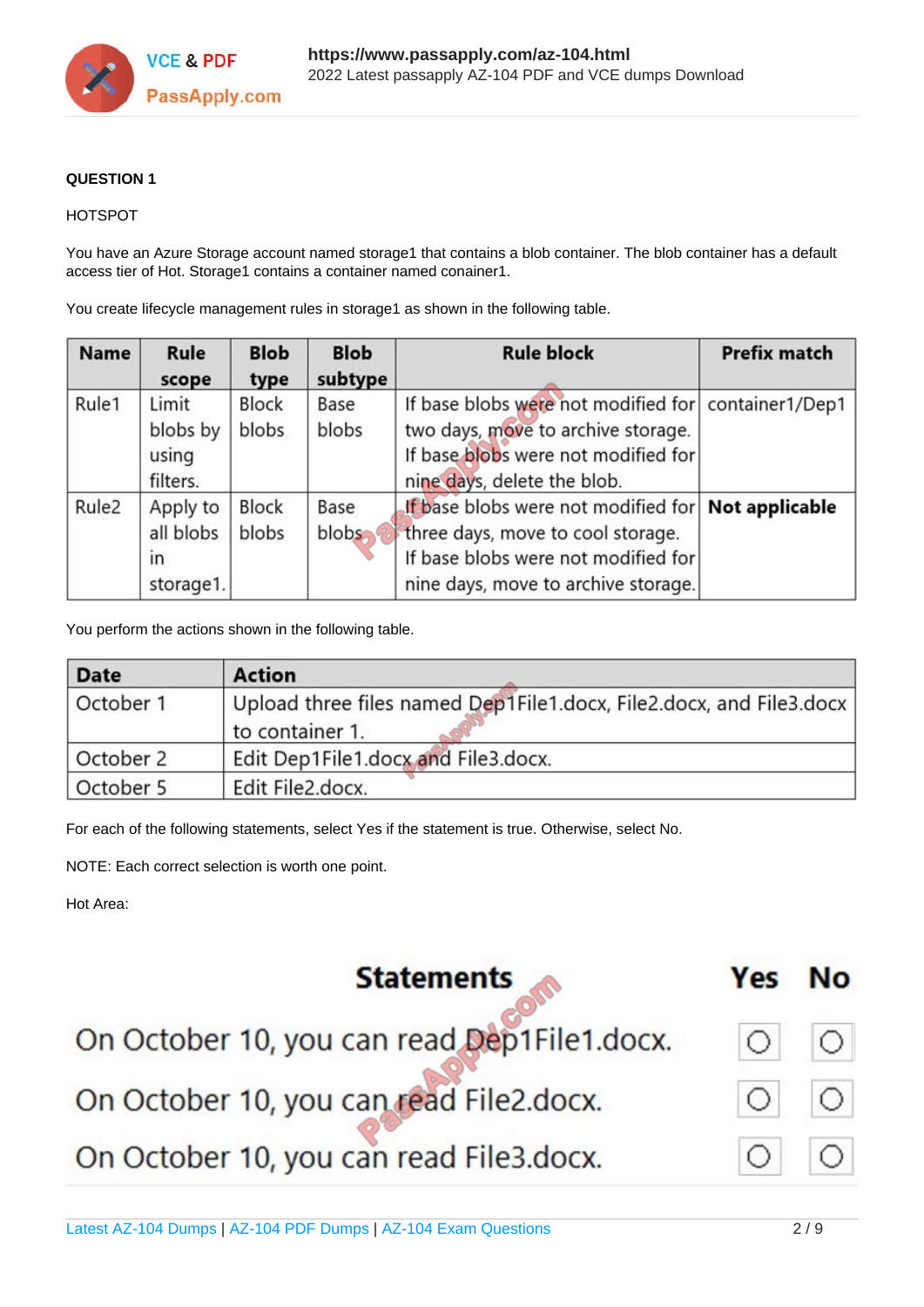

Correct Answer:



#### **QUESTION 2**

Reference: https://docs.microsoft.com/en-us/azure/azure-resource-manager/management/view-activity-logs

After you answer a question in this section, you will NOT be able to return to it. As a result, these questions will not appear in the review screen.

You have an Azure subscription named Subscription1. Subscription1 contains a resource group named RG1. RG1 contains resources that were deployed by using templates.

You need to view the date and time when the resources were created in RG1.

Solution: From the RG1 blade, you click Deployments.

Does this meet the goal?

A. Yes

B. No

Correct Answer: A

1.

Select the resource group (Here RG1) you want to examine.

# 2.

Select the link under Deployments.

3.

Select one of the deployments from the deployment history.

4.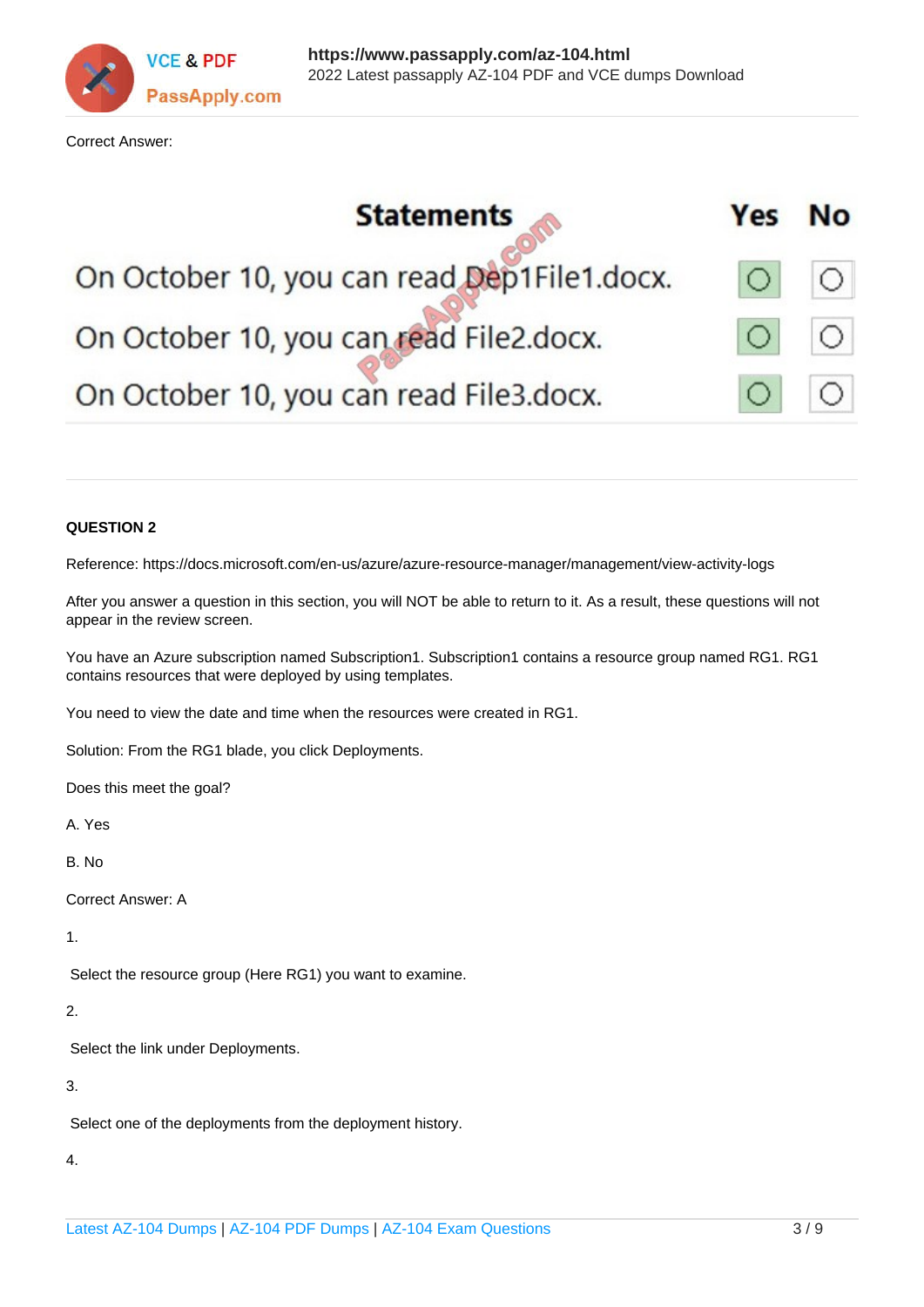

You will see a history of deployment for the resource group, including the correlation ID.

| $\mathbf{\Lambda}$               | demogroup - Microsoft Azure                                                                                             | $\div$<br>$\times$                                                                                                                      |
|----------------------------------|-------------------------------------------------------------------------------------------------------------------------|-----------------------------------------------------------------------------------------------------------------------------------------|
| $\rightarrow$                    | C                                                                                                                       | https://portal.azure.com/                                                                                                               |
| <b>Microsoft Azure</b>           |                                                                                                                         | 最<br>ණ<br>Search resources, services, and docs<br>47<br>p.                                                                              |
| $\mathcal{W}$<br>÷<br>$\gg$<br>٠ | Home > Subscriptions > Documentation Testing 1 - Resource groups ><br>demogroup<br>Resource group<br>D. Search (Ctrl+/) | demograup<br>Ķ<br>Add <b>FB</b> Edit columns<br>Delete resource group<br>C Refresh<br>$\rightarrow$ Maye<br>$\frac{1}{2}$ Export to CSV |
| 僵<br>這<br>$-\frac{1}{2}$         | <b>C</b> Overview<br>Activity loc<br>н                                                                                  | Substription (change)<br>Deployments<br>Do2unveritation Testing 1<br>1 Succeeded<br>Subscription ID                                     |
| 匪<br>G                           | <b>Access control (IAM)</b><br>Tags                                                                                     | Tags (change)<br>Click here to add tags                                                                                                 |

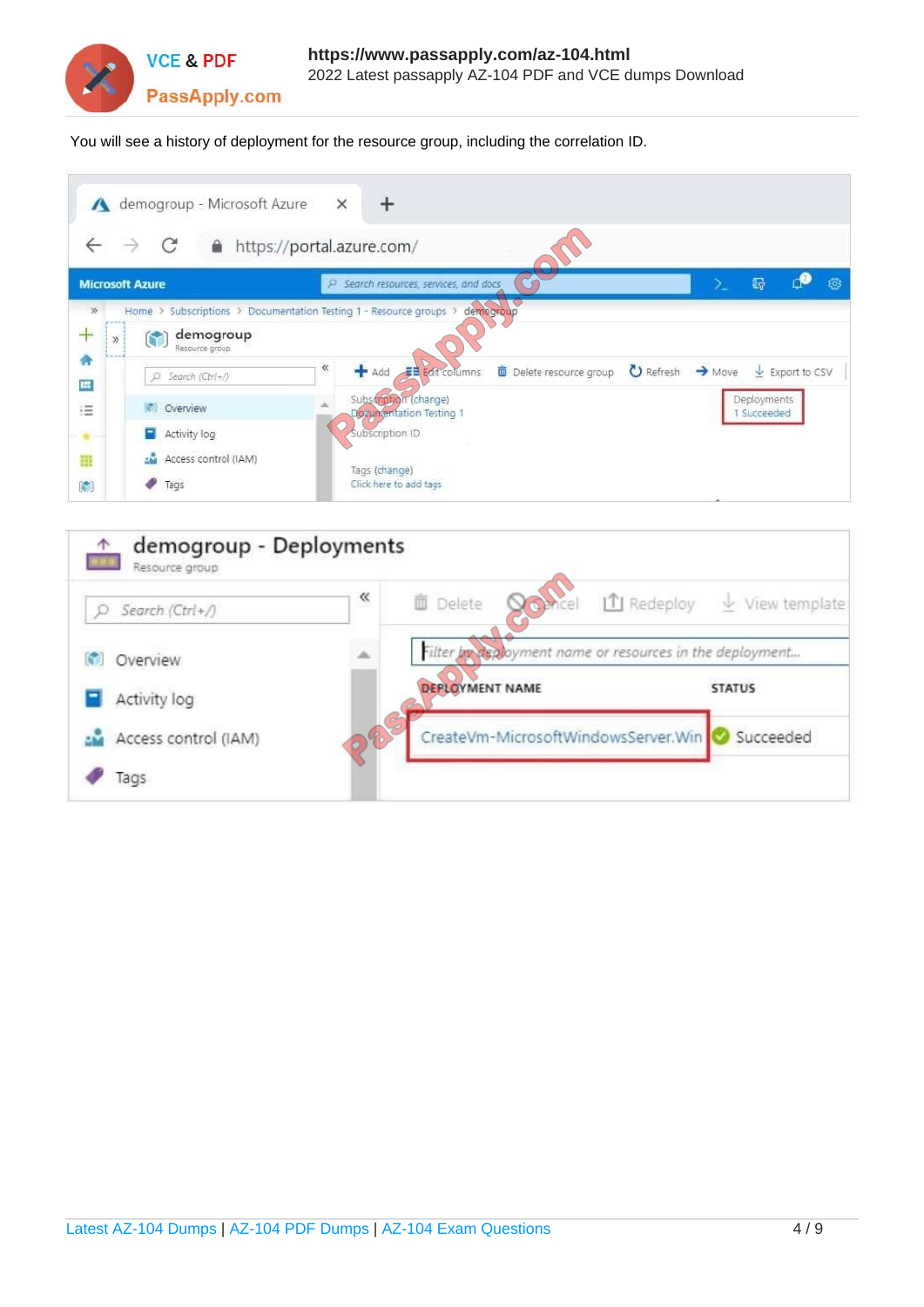

| Delete $\bigcirc$ Cancel $\bigcirc$ Redeploy<br>m                                                                                                                                                                                            | Refresh<br>$\Box$<br>Your deployment is complete |                          |  |  |  |
|----------------------------------------------------------------------------------------------------------------------------------------------------------------------------------------------------------------------------------------------|--------------------------------------------------|--------------------------|--|--|--|
| Start time 11/22/2019 2:20:02 PM<br>Deployment name: Microsoft.VirtualNetwork-20191122141922<br>$ 0\rangle$<br>Correlation ID: c2451693-bcbc-4119-b1ae-752b543cf7ca<br>Subscription: Documentation Testing 1<br>Resource group: examplegroup |                                                  |                          |  |  |  |
| $\sim$<br>Deployment details (Download)                                                                                                                                                                                                      |                                                  |                          |  |  |  |
| Resource                                                                                                                                                                                                                                     | <b>Status</b><br>Type                            | <b>Operation details</b> |  |  |  |
| examplevnet                                                                                                                                                                                                                                  | Microsoft.Network/Virtu OK                       | Operation details        |  |  |  |
| ∧<br>Next steps                                                                                                                                                                                                                              |                                                  |                          |  |  |  |
| Go to resource                                                                                                                                                                                                                               |                                                  |                          |  |  |  |

#### Reference:

https://docs.microsoft.com/en-us/azure/azure-resource-manager/templates/deployment- history?tabs=azure-portal

#### **QUESTION 3**

You have an Azure subscription named Subscription1 that contains two Azure virtual networks named VNet1 and VNet2. VNet1 contains a VPN gateway named VPNGW1 that uses static routing. There is a site-to-site VPN connection

between your on-premises network and VNet1.

On a computer named Client1 that runs Windows 10, you configure a point-to-site VPN connection to VNet1.

You configure virtual network peering between VNet1 and VNet2. You verify that you can connect to VNet2 from the onpremises network. Client1 is unable to connect to VNet2.

You need to ensure that you can connect Client1 to VNet2.

What should you do?

- A. Select Allow gateway transit on VNet2.
- B. Select Allow gateway transit on VNet1.
- C. Download and te-install the VPN client configuration package on Client1.
- D. Enable BGP on VPNGW1

Correct Answer: C

References: https://docs.microsoft.com/en-us/azure/vpn-gateway/vpn-gateway-about-point-to-site-routing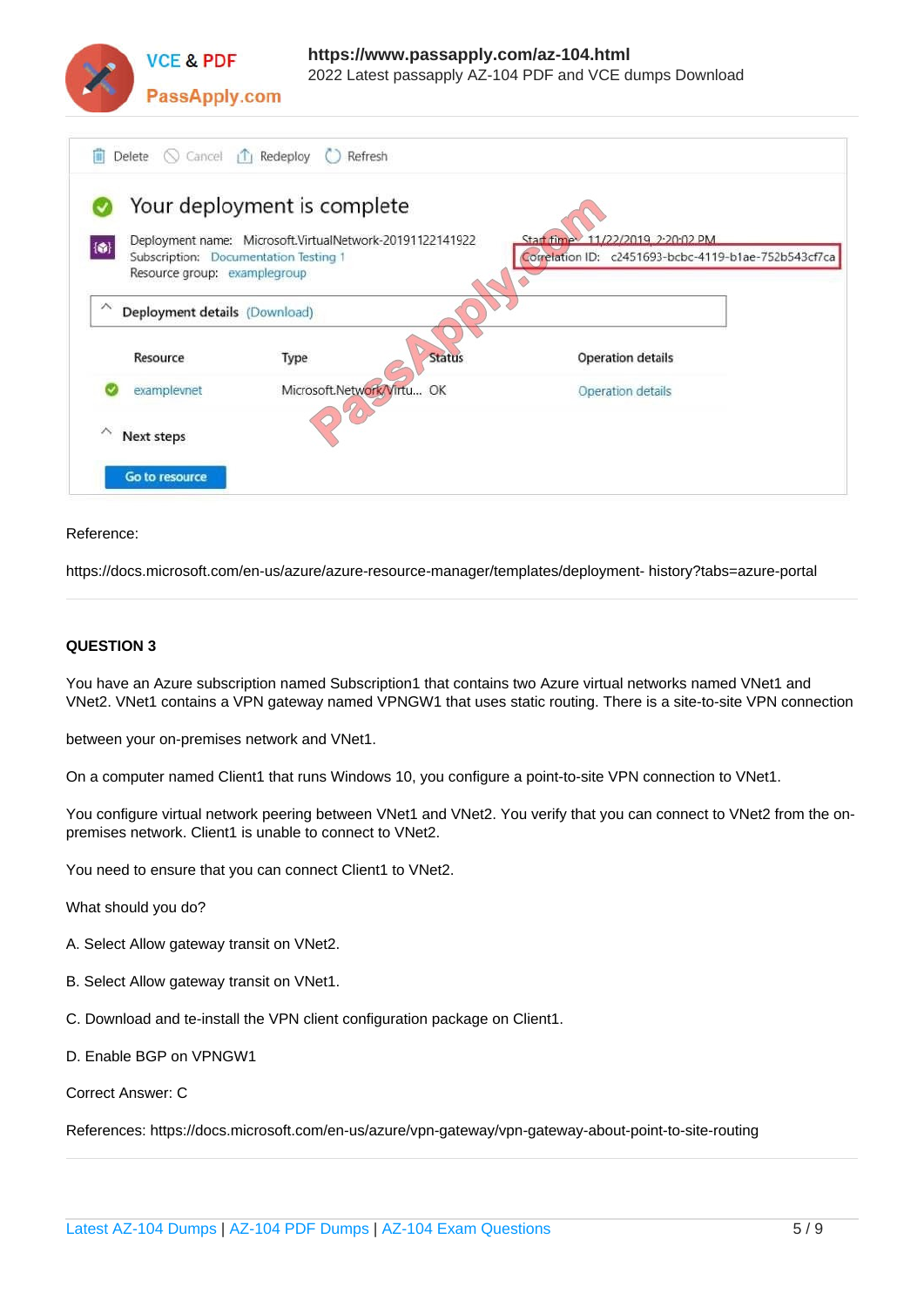

### **QUESTION 4**

You have an Azure subscription named Subscription1.

You have 5 TB of data that you need to transfer to Subscription1.

You plan to use an Azure Import/Export job.

What can you use as the destination of the imported data?

A. an Azure Cosmos DB database

- B. Azure File Storage
- C. the Azure File Sync Storage Sync Service
- D. Azure Data Factory

#### Correct Answer: B

Azure Import/Export service is used to securely import large amounts of data to Azure Blob storage and Azure Files by shipping disk drives to an Azure datacenter. The maximum size of an Azure Files Resource of a file share is 5 TB.

#### References:

https://docs.microsoft.com/en-us/azure/storage/common/storage-import-export-service

#### **QUESTION 5**

#### DRAG DROP

You need to prepare the environment to ensure that the web administrators can deploy the web apps as quickly as possible.

Which three actions should you perform in sequence?

To answer, move the appropriate actions from the list of actions to the answer area and arrange them in the correct order.

Select and Place: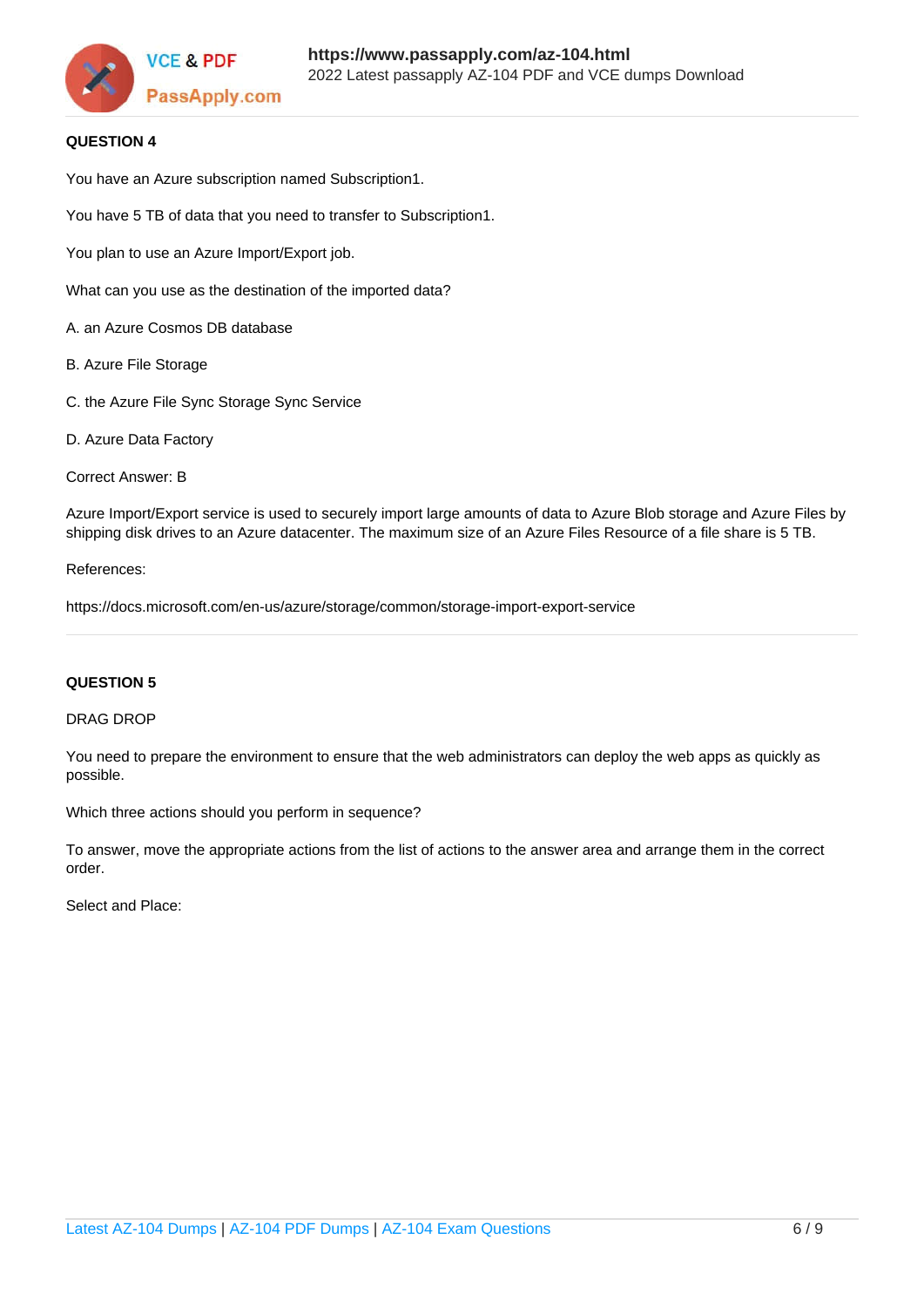

# **Actions**

# **Answer Area**

PRAISON From the Templates service, select the template, and then share the template to the web administrators.

Create a resource group, and then deploy a web app to the resource group.

From the Automation script blade of the resource group, click the Parameters tab.

From the Automation script blade of the resource group, click Deploy.

From the Automation Accounts service, add an automation account.

From the Automation script blade of the resource group, click Add to library.

### Correct Answer:

# $A - B - C$

| <b>Answer Area</b>                                                                                         |  |
|------------------------------------------------------------------------------------------------------------|--|
| Create a resource group, and then deploy a web app<br>to the resource group.                               |  |
| From the Automation script blade of the resource<br>group, click Add to library.                           |  |
| From the Templates service, select the template, and<br>then share the template to the web administrators. |  |
|                                                                                                            |  |
|                                                                                                            |  |
|                                                                                                            |  |

Scenario:

1.

Web administrators will deploy Azure web apps for the marketing department.

2.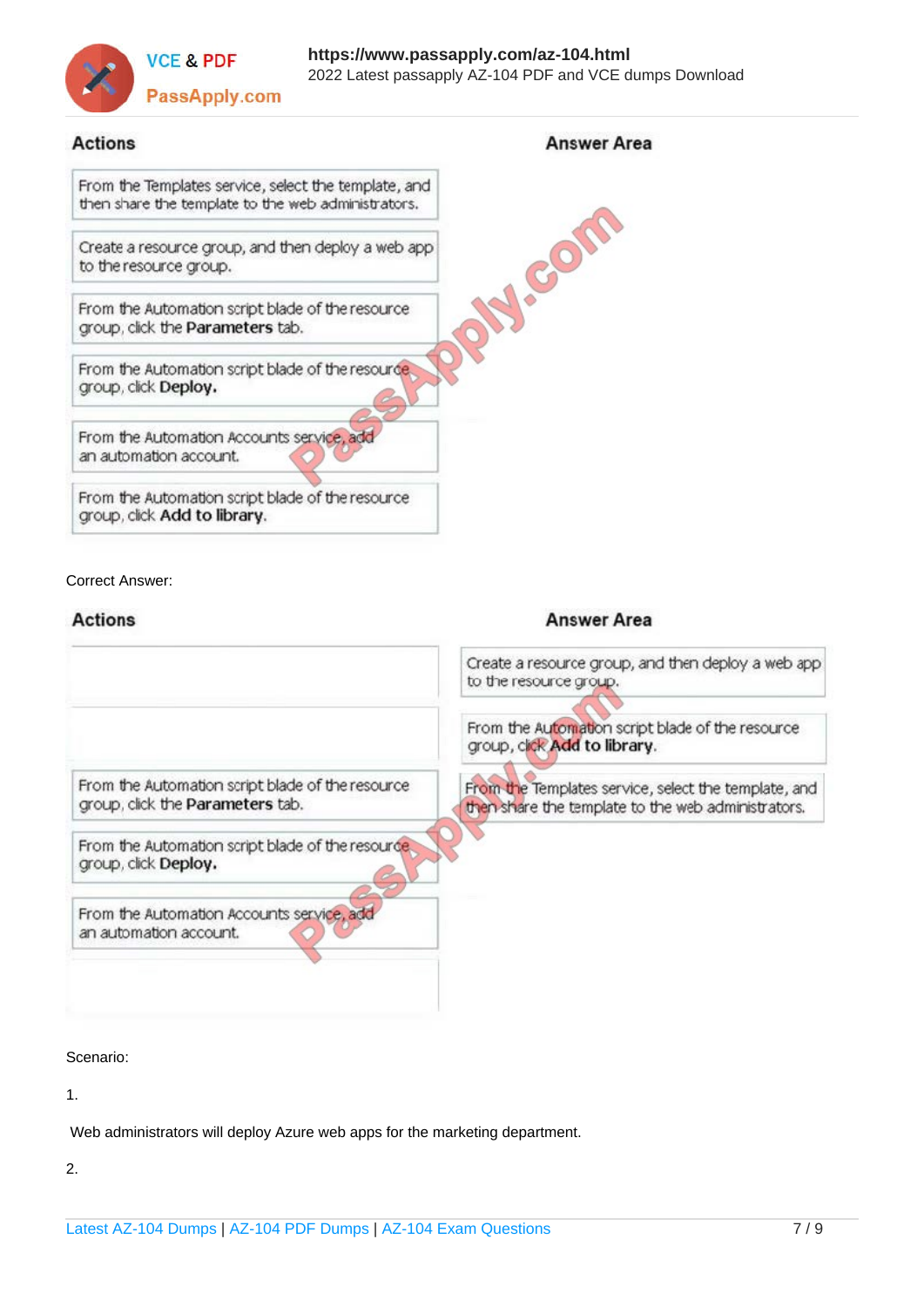

Each web app will be added to a separate resource group.

3.

The initial configuration of the web apps will be identical.

4.

The web administrators have permission to deploy web apps to resource groups.

Steps:

1 --> Create a resource group, and then deploy a web app to the resource group.

2 --> From the Automation script blade of the resource group , click Add to Library.

3 --> From the Templates service, select the template, and then share the template to the web administrators

References:

https://docs.microsoft.com/en-us/azure/azure-resource-manager/templates/quickstart-createtemplates-use-the-portal

[Latest AZ-104 Dumps](https://www.passapply.com/az-104.html) [AZ-104 PDF Dumps](https://www.passapply.com/az-104.html) [AZ-104 Exam Questions](https://www.passapply.com/az-104.html)